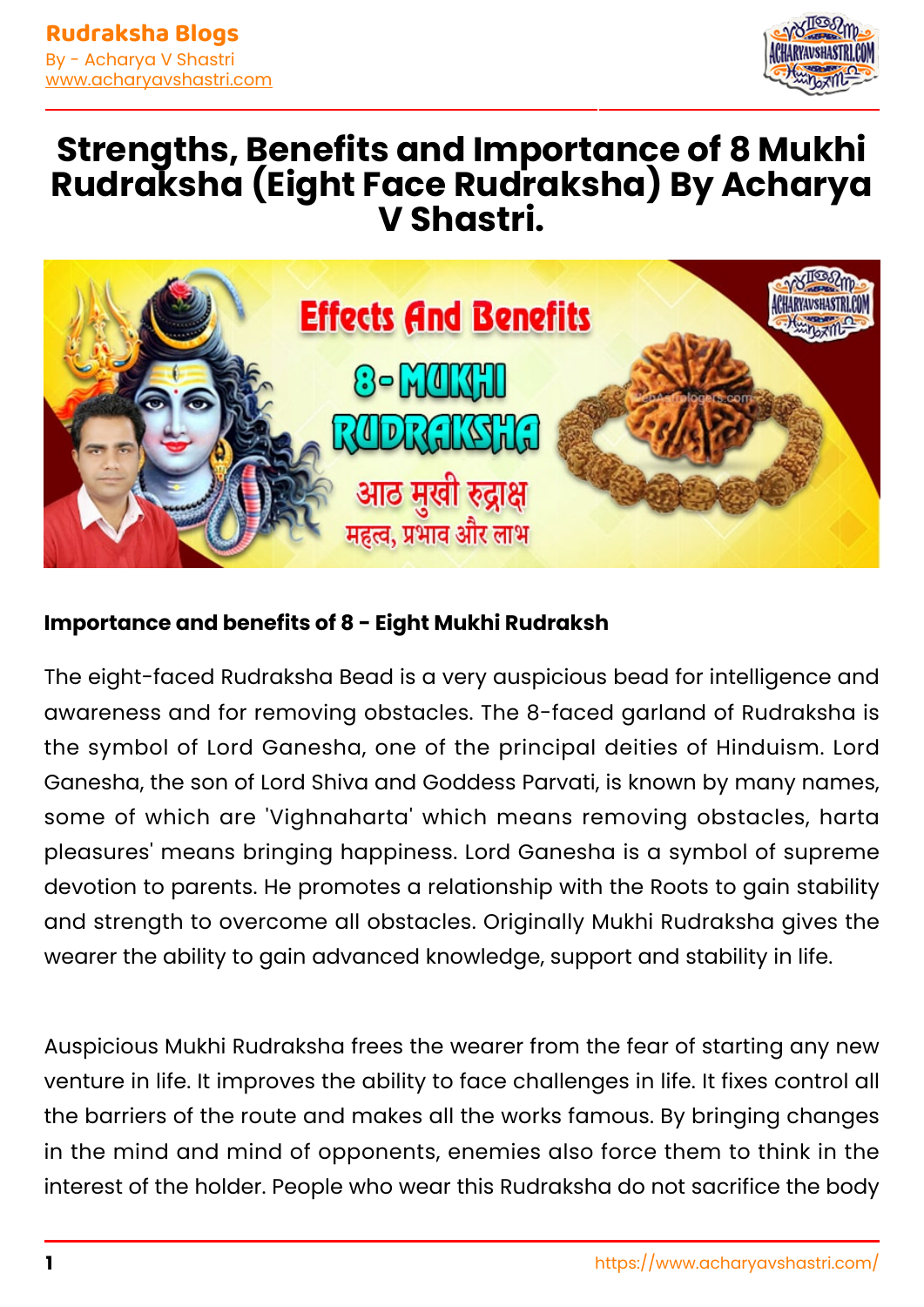

from premature death. Such people live a full life. For those people who want to live a disease free life, eight face Rudraksha is suitable. Kartikeya, Ganesh and Ganga are considered to be the occupants of the eight Mukhi Rudraksha.

## **Ruling Planet of 8 Mukhi Rudraksha (आठ मुखी ा के ामी ह - 8 Face Rudraksha)**

Ketu planet is associated with eight faces. Ketu represent as astronomical snake that causes obstacles in the journey of life. The eight-faced planet reduces the negative effects of Ketu. The eight Mukhi Rudraksha is ruled by Ketu, which gives the person the results of the past of his karma. The other side of this planet symbolizes understanding of the mysterious knowledge of life. On the bright side, Ketu also gives sudden and unexpected results. This removes the male effect of Rudraksha Ketu. One can chant Ketu mantras with this garland or wear it to please the malefic Ketu.

#### **Chakra Associated with 8 Mukhi Rudraksha (8 Face Rudraksha)**

8 Mukhi Rudraksha balances the "Muladhara Chakra" which is located at the base of the spine. The Muladhara Chakra is associated with security and survival. This is where our whole body consciousness resides. Thus, it helps the wearer of Rudraksha bead to attract stability and support in all aspects of their life. best famous as the Gurgaon, as the Gurgaon, as the Gurgaon, as the Gurgaon, as the Gurgaon, as the Gurgaon, as

### **Importance Eight Mukhi Rudraksha (आठ मुखी ा का मह: )**

- It helps to overcome obstacles and brings success in all ventures.
- It gives the power and initiative power of smell
- It removes the vice of grief, lethargy and low energy.
- It enhances relationship with Lord Ganesha and is blessed with high intelligence and wisdom.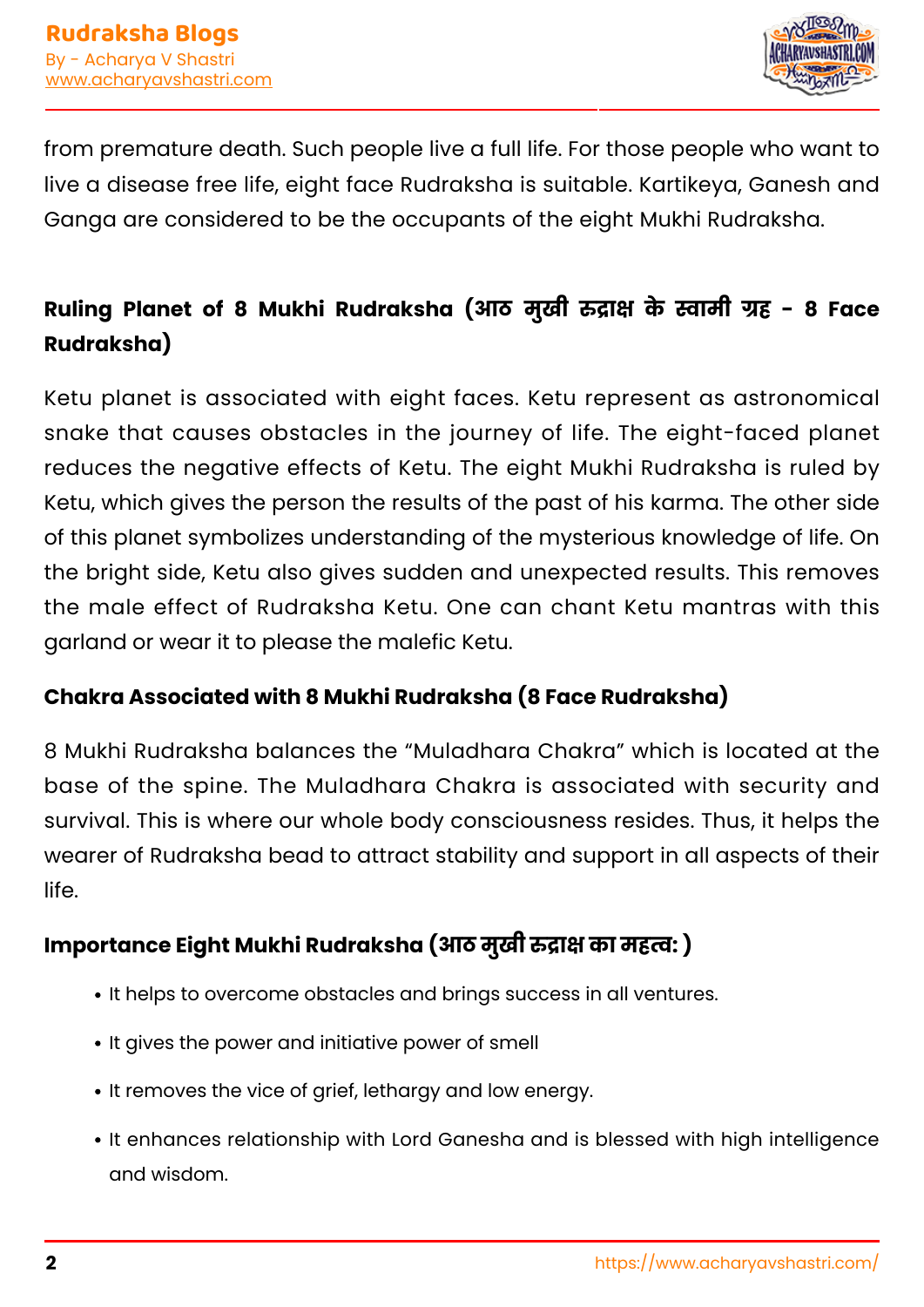

- It removes the malefic effect of Ketu.
- It is compared to Onyx. Eight Mukhi Rudraksha is the form of Ashta Bhuja Devi.
- It removes all kinds of obstacles.
- The person wearing it gets freedom from Arishta. Wearing it after proving it removes pitradosh.

### **Benefits of Eight Mukhi Rudraksha (आठ मुखी ा केलाभ: )**

- Eight Mukhi Rudraksha gives the wearer the will power, stability and success.
- $\cdot$  Ideal for people, writers, students, academics and critics involved in intellectual works.
- It is highly profitable for businessmen and soldiers as it removes obstacles in one's way.
- It provides positivity, satisfaction and happiness.

## **Health Benefits of 8 Mukhi Rudraksha (8 मुखी ा केचकीय लाभ:)**

- It reduces diseases of the feet and bones.
- $\cdot$  Relief in arthritis.
- Eliminates mental sluggishness makes the person more active and reduces obesity.
- $\cdot$  It controls the functioning of the musculoskeletal system.
- It would beneficial for the adverse effects Rahu (Node). It is helpful in getting rid of diseases like cataract, lung disease, foot problems, skin diseases etc. and the pain of Rahu.

## **Mantra of 8 Mukhi Rudraksha (आठ मुखी ा का मं: )**

## **|| ॐ म नमः||** best career astrologer in delhi,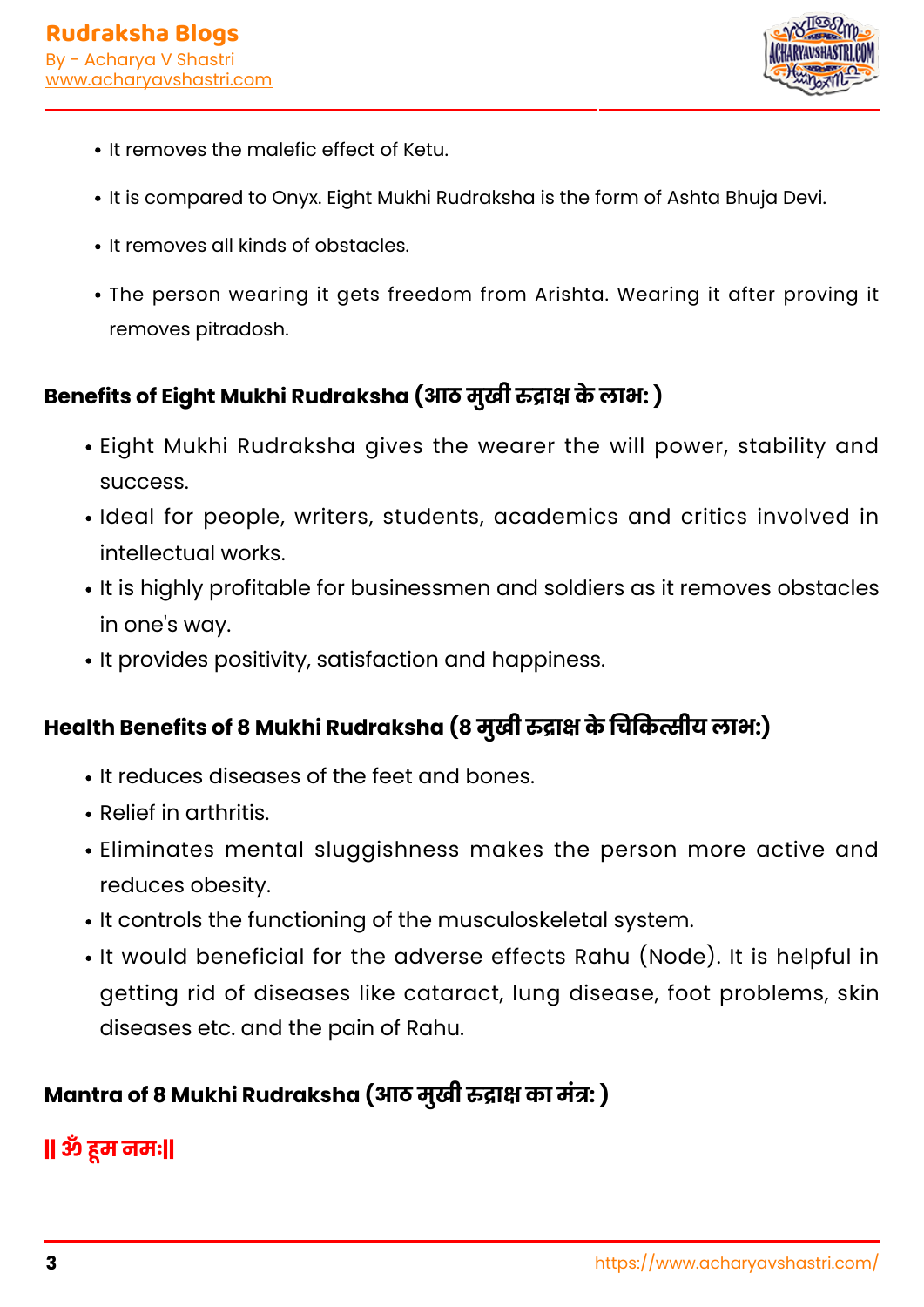

### **Benefits of 8 Mukhi Rudraksha (8 मुखी ा केलाभ: )**

- The eight faces remove obstacles in the path of one, destroy evils and bring success in all ventures.
- The wearer gains knowledge, knowledge and wealth.
- $\cdot$  This Rudraksha bead removes lust / greed and improves the relationship / relationship with the family.
- Ganesha makes the person the true purpose of life (why this life). This Rudraksha also helps you in grounding, support and stability.

### **How to wear Ek Mukhi Rudraksha (कै सेधारण करएकमुखी ा:)**

The best day to wear Quality 8 Mukhi Rudraksha is Wednesday. Get up and take a bath on Wednesday morning and wear clean and fresh clothes. Face the puja transformation of your house in the east direction. Chant the mantra **"ऐं हूं नमः"** 108 times with a concentrated mind and wear Rudraksha.

The best way to wear this auspicious bead is to wear it in silk or wool thread or wrap it in silver or gold. You can wear this Rudraksh garland around your neck or wrap it in a silver or golden basket and wear it as a bracelet. The bead must be close to the skin to produce resonance with the respective chakra. Although it is not important to touch the skin to show the bead's full effect. It is recommended to wear only Rudraksha to get full effect.

### **How to check or identify the bead 8 Mukhi Rudraksha is Original (कैसे जांचें कि मनका एक वावक 8 मुखी ा है)**

- You must take it to test whether the auspicious Rudraksha bead is original or not.
- Observe the eight Mukhi Rudraksha bead and see if the lines are complete and run from one end to the other without break and whether the bead is not in nature.
- Keep this Rudraksha bead inside a glass filled with warm water for an hour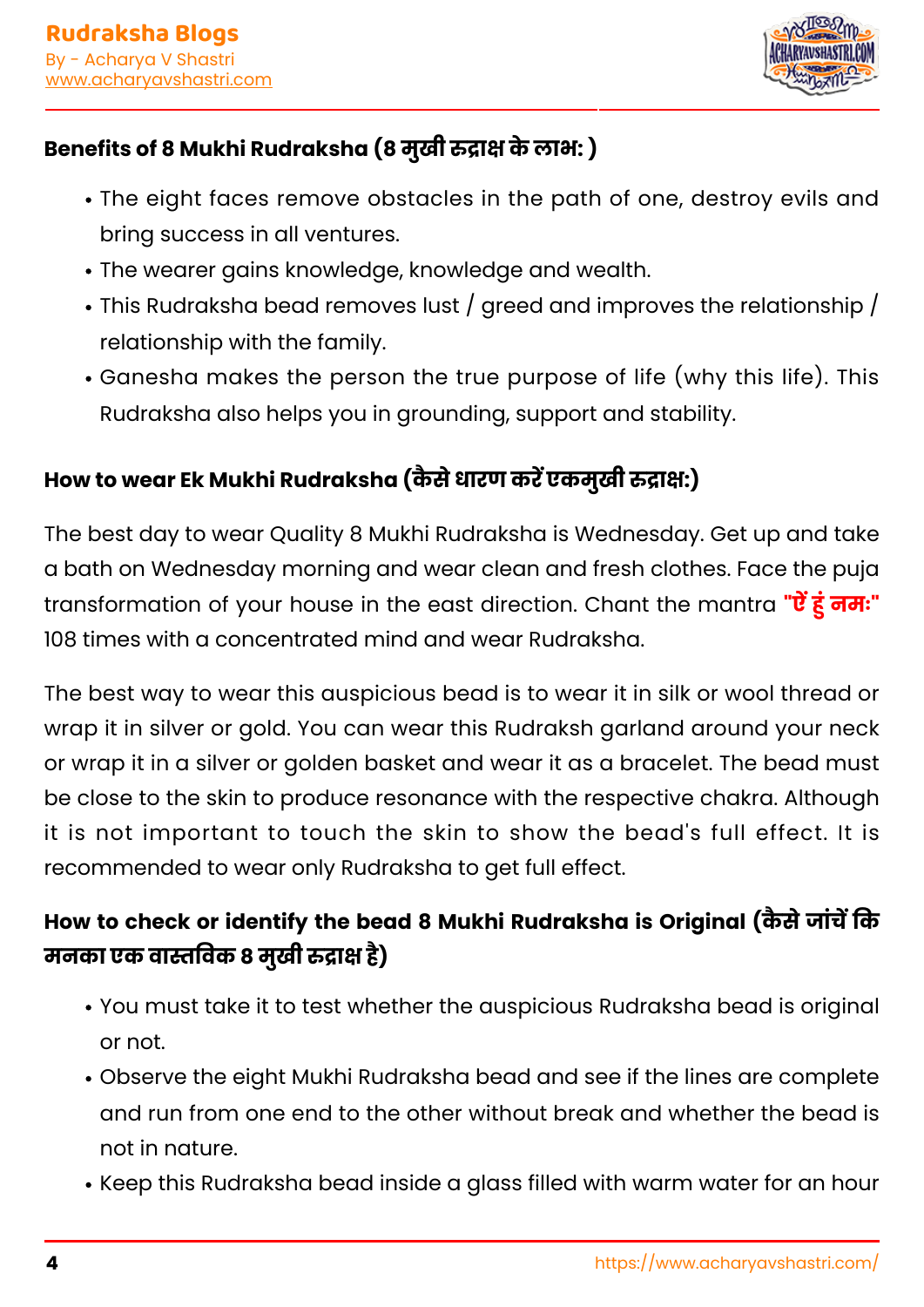

or two, now remove this bead and check whether the water is clean or not germs.

- Check if the bead is still solid and there are no disappointed or disappointed faces,
- Also check closely whether there are any small holes in the bead. If the bead is original, keep it to dry and then wear it as per the procedure mentioned above.

For more information related to astrology, contact **[Best Famous Celebrity](https://www.acharyavshastri.com/)**

**[Astrologer in Dwarka, Gurgaon and Delhi NCR,](https://www.acharyavshastri.com/)** Acharya V Shastri: +

91-9205722942

**[Read On Website](https://www.acharyavshastri.com/blog/8-eight-asth-mukhi-face-rudrakshas-acharyavshastri/)**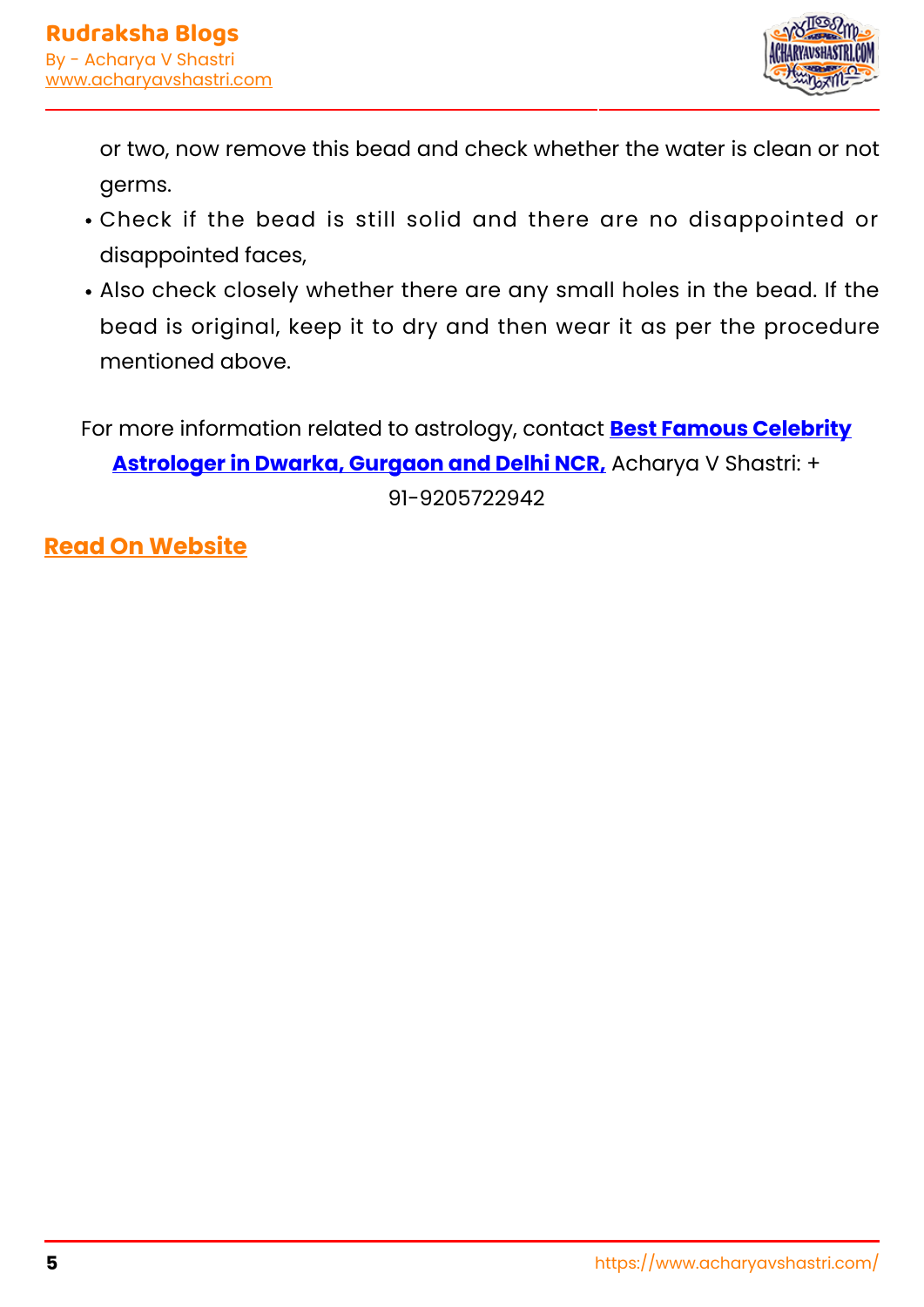



**[Strengths, Benefits and](https://www.acharyavshastri.com/blog/10-ten-dus-mukhi-face-rudrakshas-acharyavshastri/) [Importance of 10 Mukhi](https://www.acharyavshastri.com/blog/10-ten-dus-mukhi-face-rudrakshas-acharyavshastri/) [Rudraksha \(Ten Face](https://www.acharyavshastri.com/blog/10-ten-dus-mukhi-face-rudrakshas-acharyavshastri/) [Rudraksha\) By Acharya V](https://www.acharyavshastri.com/blog/10-ten-dus-mukhi-face-rudrakshas-acharyavshastri/) [Shastri](https://www.acharyavshastri.com/blog/10-ten-dus-mukhi-face-rudrakshas-acharyavshastri/)**





**[Strengths, Benefits and](https://www.acharyavshastri.com/blog/trijuti-rudraksha-acharyavshastri/) [Importance of Trijuti](https://www.acharyavshastri.com/blog/trijuti-rudraksha-acharyavshastri/) [Rudraksha by Acharya V](https://www.acharyavshastri.com/blog/trijuti-rudraksha-acharyavshastri/) [Shastri.](https://www.acharyavshastri.com/blog/trijuti-rudraksha-acharyavshastri/)**



**[Strengths, Benefits and](https://www.acharyavshastri.com/blog/3-three-teen-mukhi-rudrakshas-acharyavshastri/) [Importance of Teen Mukhi](https://www.acharyavshastri.com/blog/3-three-teen-mukhi-rudrakshas-acharyavshastri/) [Rudraksha \(3 - Three Face](https://www.acharyavshastri.com/blog/3-three-teen-mukhi-rudrakshas-acharyavshastri/) [Rudraksha\) By Acharya V](https://www.acharyavshastri.com/blog/3-three-teen-mukhi-rudrakshas-acharyavshastri/) [Shastri](https://www.acharyavshastri.com/blog/3-three-teen-mukhi-rudrakshas-acharyavshastri/)**



**[Aaj Ka Panchang 14 जून](https://www.acharyavshastri.com/blog/panchang-todays-hindi-today-panchang-14-june-2022-aaj-ka-panchang-shubh-samay/) [2022 का पंचांग: 14 June 2022](https://www.acharyavshastri.com/blog/panchang-todays-hindi-today-panchang-14-june-2022-aaj-ka-panchang-shubh-samay/)** ka Panchang, शुभ मुहूर्त और **[राकाल का समय](https://www.acharyavshastri.com/blog/panchang-todays-hindi-today-panchang-14-june-2022-aaj-ka-panchang-shubh-samay/)**



**[Strengths, Benefits and](https://www.acharyavshastri.com/blog/11-eleven-gyara-mukhi-face-rudrakshas-acharyavshastri/) [Importance of 11 Mukhi](https://www.acharyavshastri.com/blog/11-eleven-gyara-mukhi-face-rudrakshas-acharyavshastri/) [Rudraksha \(Eleven Face](https://www.acharyavshastri.com/blog/11-eleven-gyara-mukhi-face-rudrakshas-acharyavshastri/) [Rudraksha\) By Acharya V](https://www.acharyavshastri.com/blog/11-eleven-gyara-mukhi-face-rudrakshas-acharyavshastri/) [Shastri](https://www.acharyavshastri.com/blog/11-eleven-gyara-mukhi-face-rudrakshas-acharyavshastri/)**



**[Strengths, Benefits and](https://www.acharyavshastri.com/blog/14-fourteen-chodah-mukhi-face-rudrakshas-acharyavshastri/) [Importance of 14 Mukhi](https://www.acharyavshastri.com/blog/14-fourteen-chodah-mukhi-face-rudrakshas-acharyavshastri/) [Rudraksha \(Fourteen Face](https://www.acharyavshastri.com/blog/14-fourteen-chodah-mukhi-face-rudrakshas-acharyavshastri/) [Rudraksha\) By Acharya V](https://www.acharyavshastri.com/blog/14-fourteen-chodah-mukhi-face-rudrakshas-acharyavshastri/) [Shastri.](https://www.acharyavshastri.com/blog/14-fourteen-chodah-mukhi-face-rudrakshas-acharyavshastri/)**



**[Aaj Ka Panchang 23 जून](https://www.acharyavshastri.com/blog/panchang-todays-hindi-today-panchang-23-june-2022-aaj-ka-panchang-shubh-samay/) [2022 का पंचांग: 23 June 2022](https://www.acharyavshastri.com/blog/panchang-todays-hindi-today-panchang-23-june-2022-aaj-ka-panchang-shubh-samay/) [ka Panchang, शुभ मुत और](https://www.acharyavshastri.com/blog/panchang-todays-hindi-today-panchang-23-june-2022-aaj-ka-panchang-shubh-samay/) [राकाल का समय](https://www.acharyavshastri.com/blog/panchang-todays-hindi-today-panchang-23-june-2022-aaj-ka-panchang-shubh-samay/)**



**[Strengths, Benefits and](https://www.acharyavshastri.com/blog/19-nineteen-mukhi-face-rudrakshas-acharyavshastri/) [Importance of 19 Mukhi](https://www.acharyavshastri.com/blog/19-nineteen-mukhi-face-rudrakshas-acharyavshastri/) [Rudraksha \(Nineteen Face](https://www.acharyavshastri.com/blog/19-nineteen-mukhi-face-rudrakshas-acharyavshastri/) [Rudraksha\) By Acharya V](https://www.acharyavshastri.com/blog/19-nineteen-mukhi-face-rudrakshas-acharyavshastri/)**



**[1 to 21 Mukhi Rudraksha](https://www.acharyavshastri.com/blog/rudrakshas-1-to-21-benefits-original-acharyavshastri/) [Beads Benefits - Types of](https://www.acharyavshastri.com/blog/rudrakshas-1-to-21-benefits-original-acharyavshastri/) [Rudraksha with Benefits](https://www.acharyavshastri.com/blog/rudrakshas-1-to-21-benefits-original-acharyavshastri/) [and how to wearing](https://www.acharyavshastri.com/blog/rudrakshas-1-to-21-benefits-original-acharyavshastri/)**